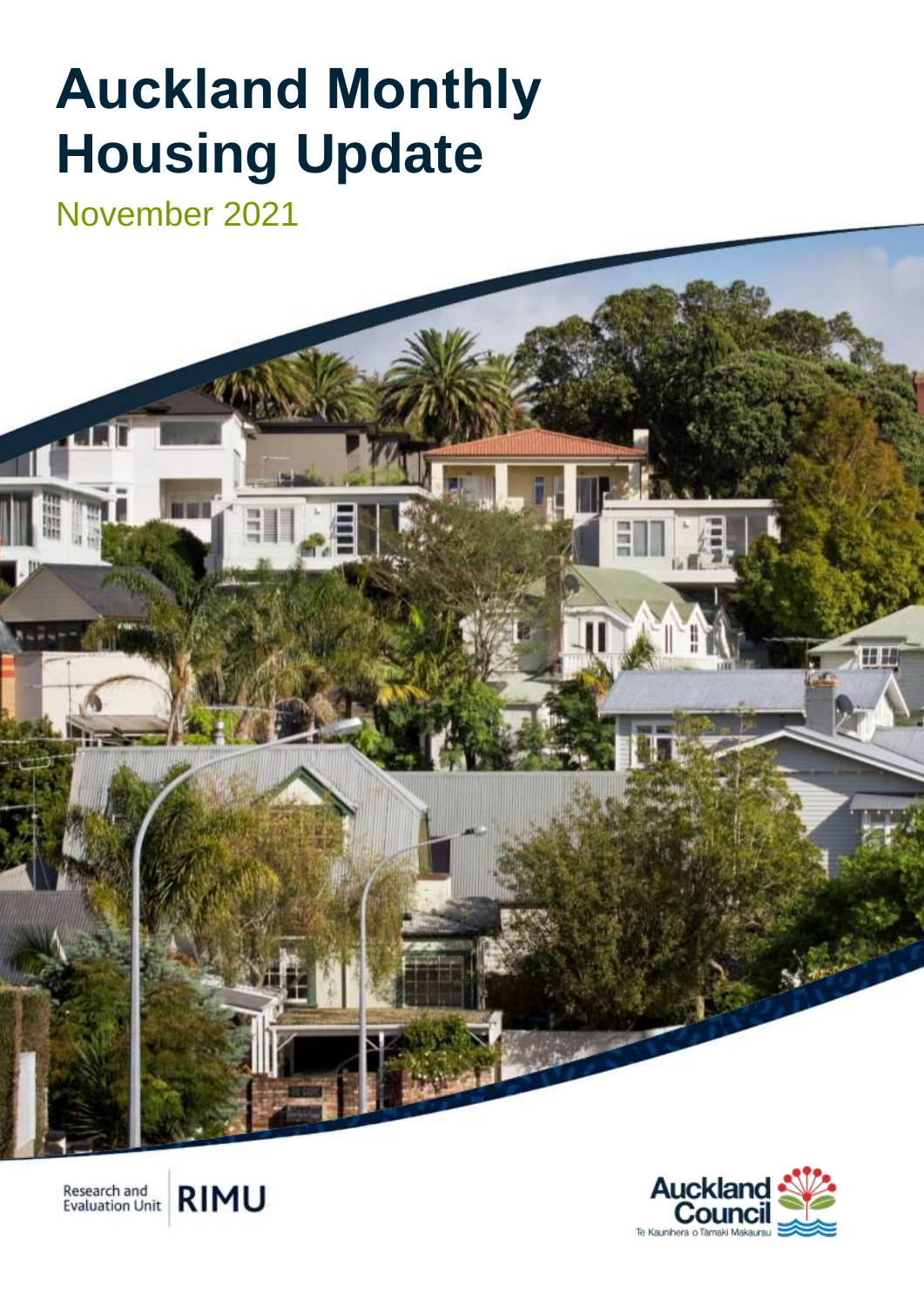© 2021 Auckland Council

Prepared by the Spatial Analysis and Modelling Team Research and Evaluation Unit

November 2021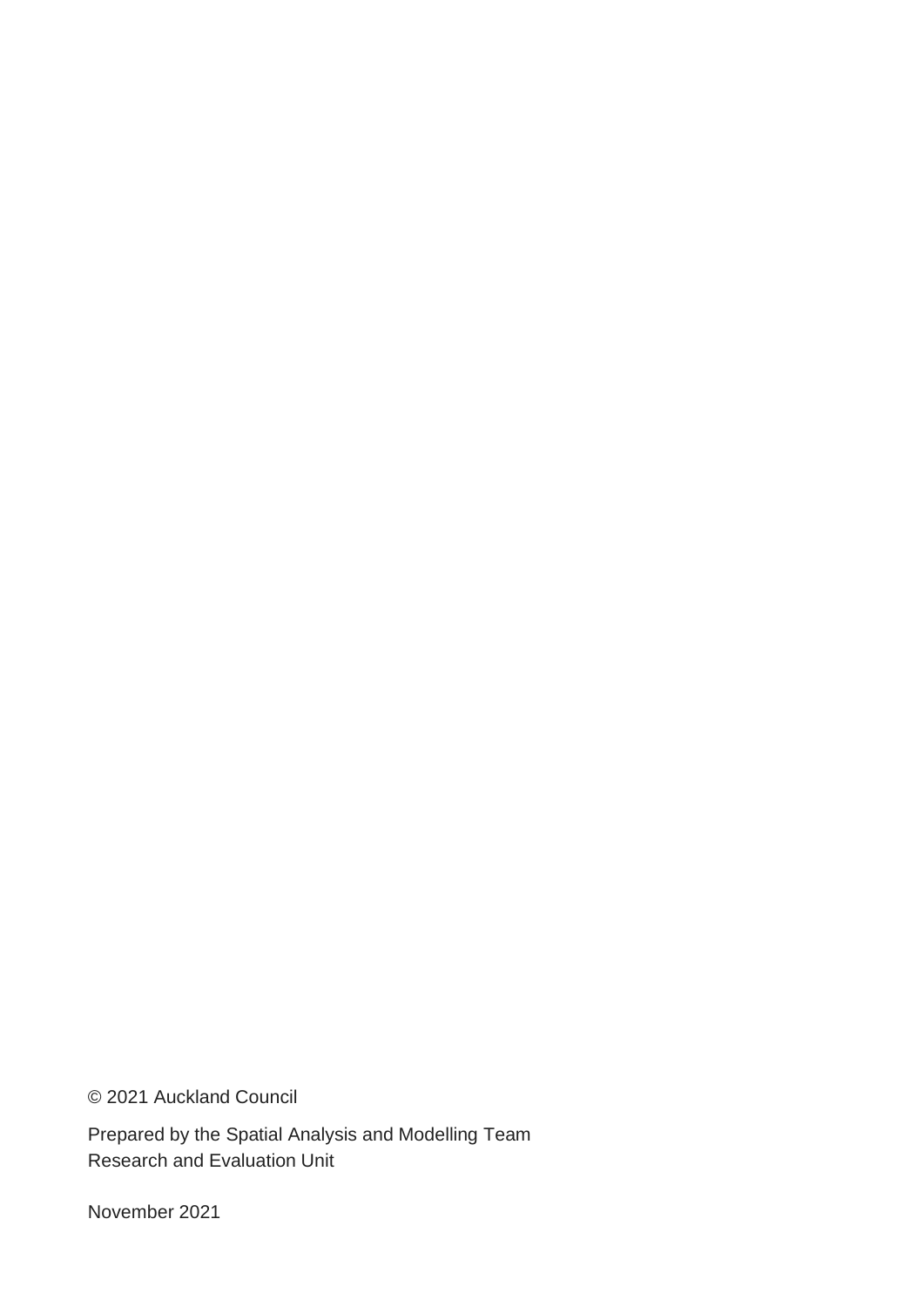# **Table of contents**

| 1.  |                                                                             |  |
|-----|-----------------------------------------------------------------------------|--|
| 2.  |                                                                             |  |
| 3.  |                                                                             |  |
| 4.  |                                                                             |  |
| 5.  | Dwellings consented on Kāinga Ora or Tāmaki Regeneration Company owned land |  |
| 6.  |                                                                             |  |
| 7.  |                                                                             |  |
| 8.  |                                                                             |  |
| 9.  |                                                                             |  |
| 10. | Residential parcels by Auckland Plan monitoring boundaries14                |  |
| 11. |                                                                             |  |
| 12. |                                                                             |  |
| 13. |                                                                             |  |
| 14. |                                                                             |  |
|     |                                                                             |  |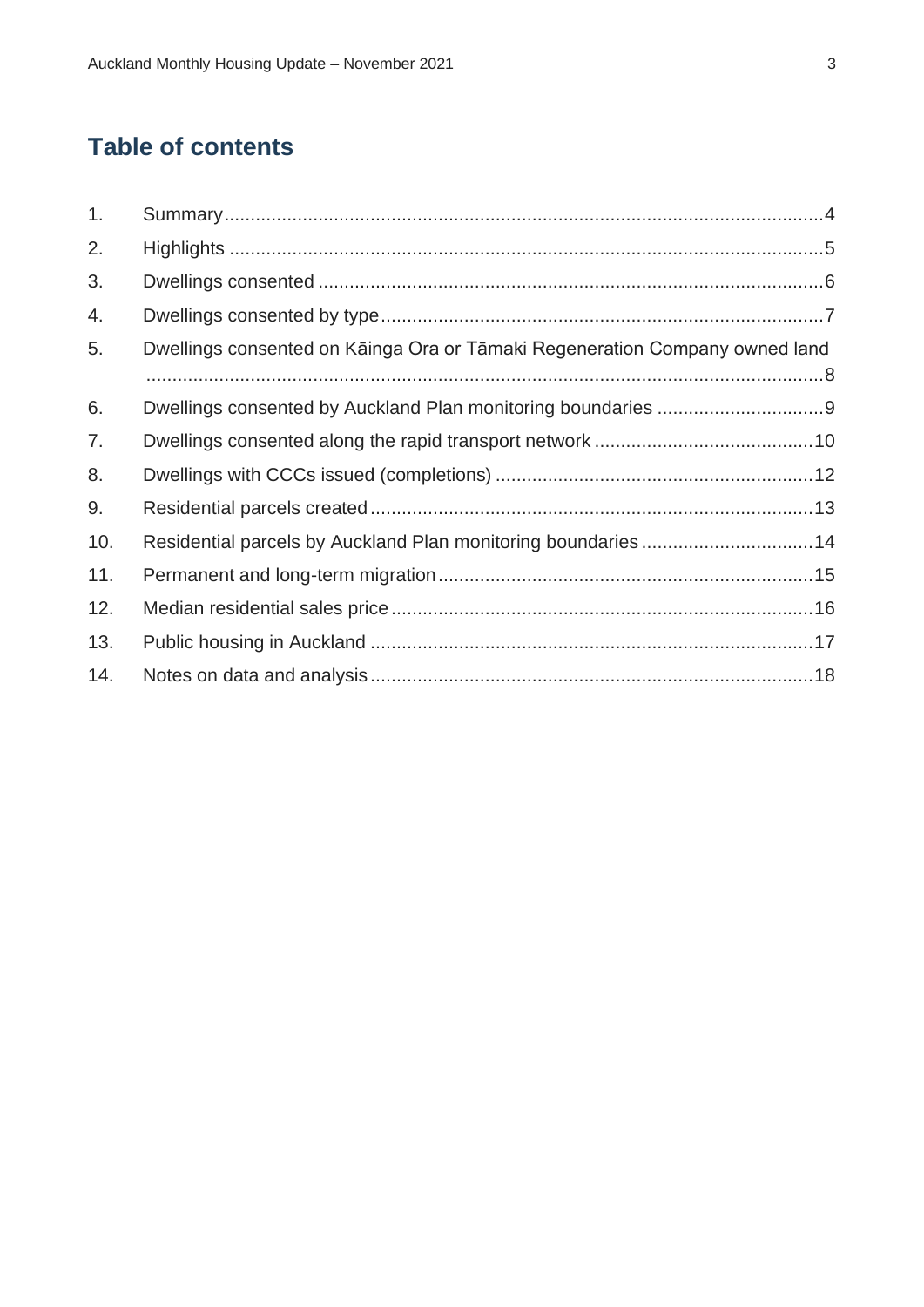# <span id="page-3-0"></span>**1. Summary**

Produced by the Auckland Council Research and Evaluation Unit (RIMU), the Auckland Monthly Housing Update brings together a number of significant Auckland housing related statistics.

The report includes:

- dwellings consented, by type, and with CCCs issued
- residential parcels created, and inside Auckland Plan monitoring boundaries 2010 Metropolitan Urban Limit (MUL) and Rural Urban Boundary (RUB)
- permanent and long-term migration
- median residential sales price
- public housing supply and demand in Auckland.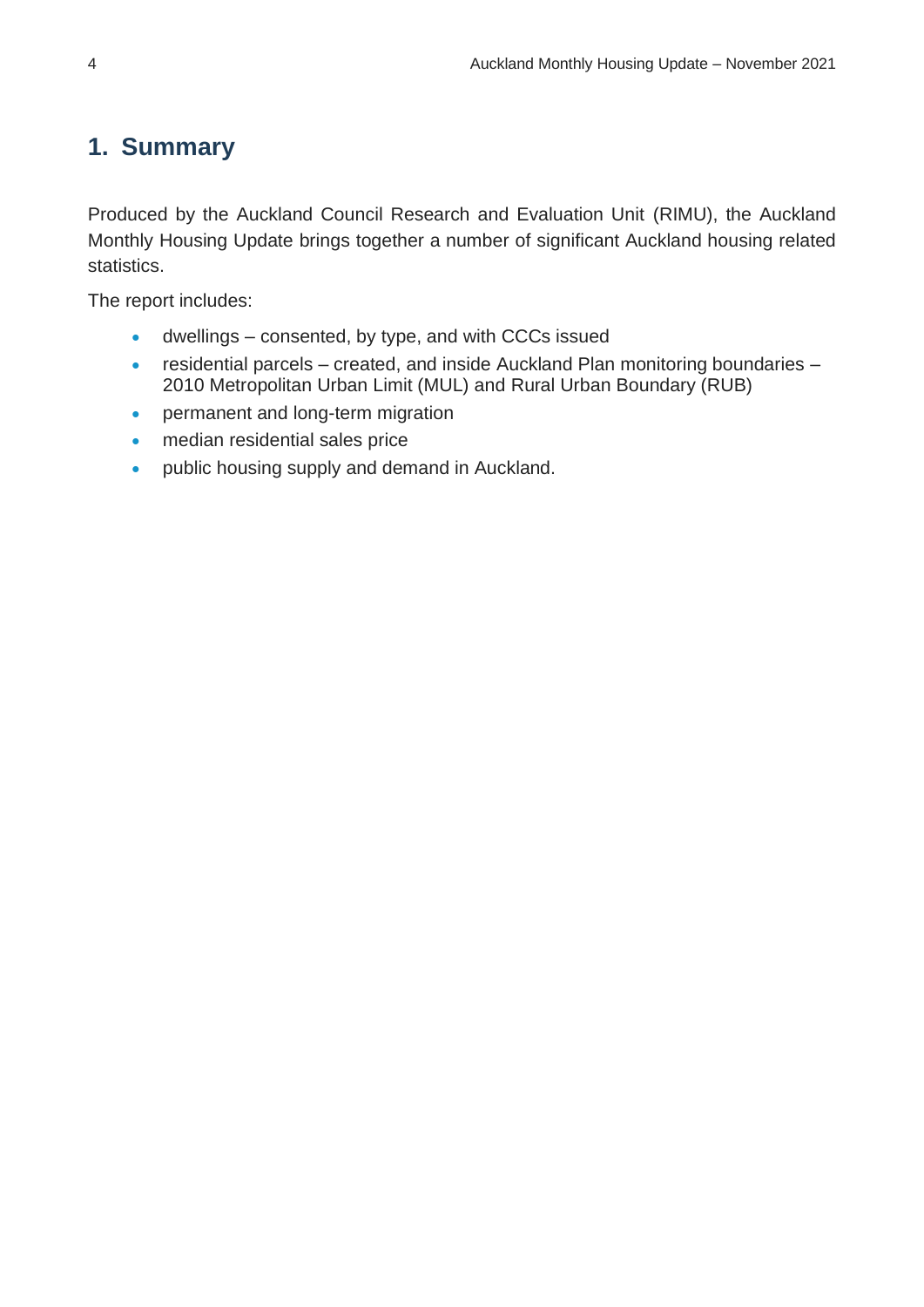### <span id="page-4-0"></span>**2. Highlights**

- 1691 dwellings were consented in September 2021.
- In the year ending September 2021, 19,885 dwellings were consented in the region.
- 29 per cent of new dwellings consented in September 2021 were houses, 20 per cent were apartments and 51 per cent were townhouses, flats, units, retirement village units, or other types of attached dwellings.
- 27 dwellings were consented on Kāinga Ora or Tāmaki Regeneration Company owned land in September 2021.
- 1597 dwellings consented in September 2021 were inside the RUB. Over the past 12 months, 94 per cent of new dwellings consented were inside the RUB.
- 27 per cent of dwellings consented were inside the 1500m walking catchments of the rapid transit network in September 2021.
- 776 dwellings were 'completed' by having a Code Compliance Certificate (CCC) issued in September 2021.
- In the year ending September 2021, 13,817 dwellings had a CCC issued.
- 749 new residential parcels under 5000m<sup>2</sup> were created in October 2021.
- In the past 12 months, 9068 new residential parcels under 5000m<sup>2</sup> were created – an average of 756 each month.
- In October 2021, 726 new residential parcels of all sizes were created inside the RUB.
- Long-term arrivals in August 2021 were 1183.
- 770 public housing applications have been housed in the June quarter 2021.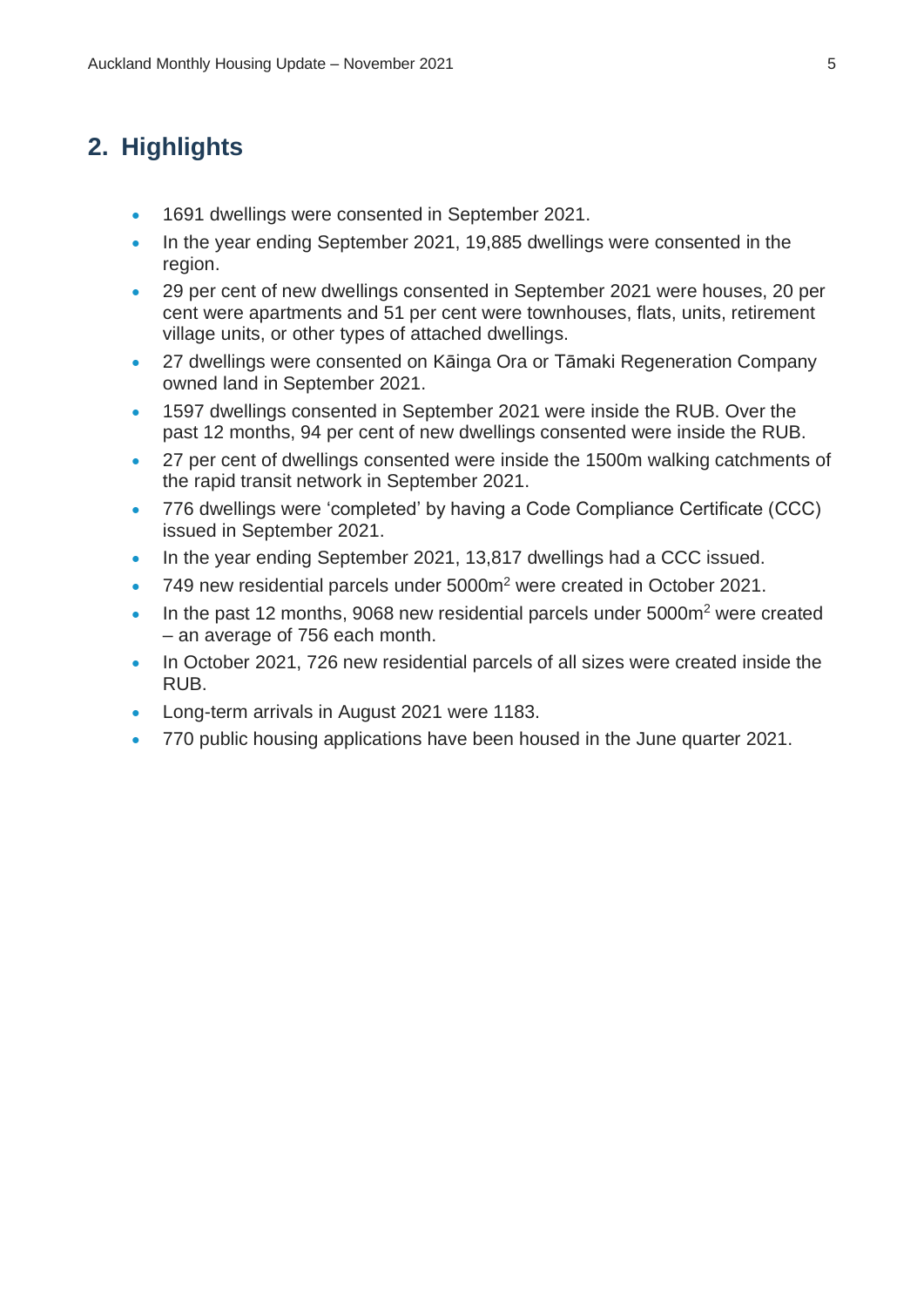# <span id="page-5-0"></span>**3. Dwellings consented**

In September 2021, 1691 dwelling consents were issued, which saw 19,885 consents issued for the past 12 months.

| Sept 20 | June 21 | July 21 | <b>Aug 21</b> | Sept 21 |
|---------|---------|---------|---------------|---------|
| 1734    | 1910    | 1691    | 2162          | 1691    |



**Dwellings consented**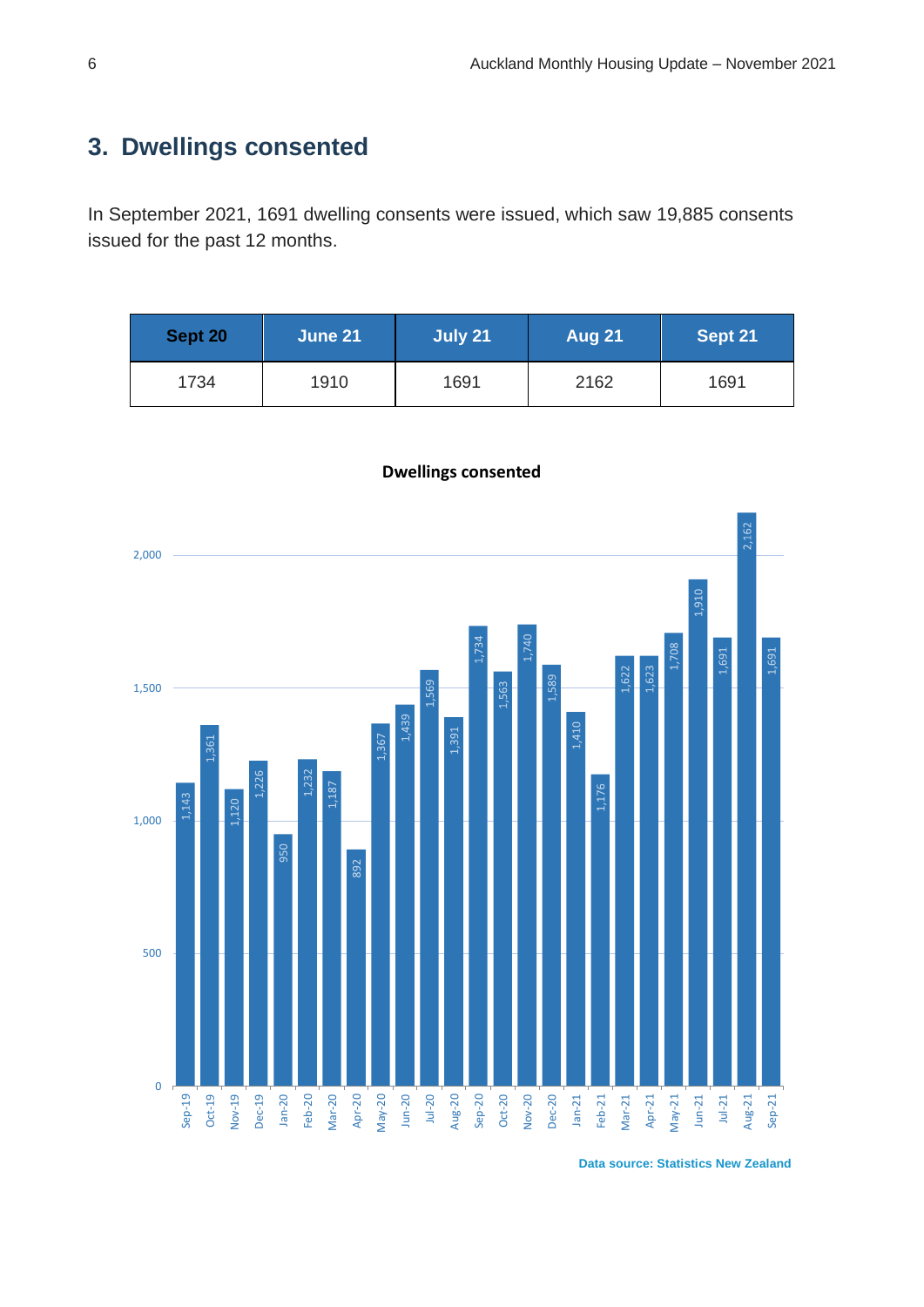# <span id="page-6-0"></span>**4. Dwellings consented by type**

Of all the dwellings consented in September 2021, 489 were houses, 340 were apartments, and 862 were townhouses, flats, units, retirement village units or other types of attached dwellings.



#### **Dwellings consented by type**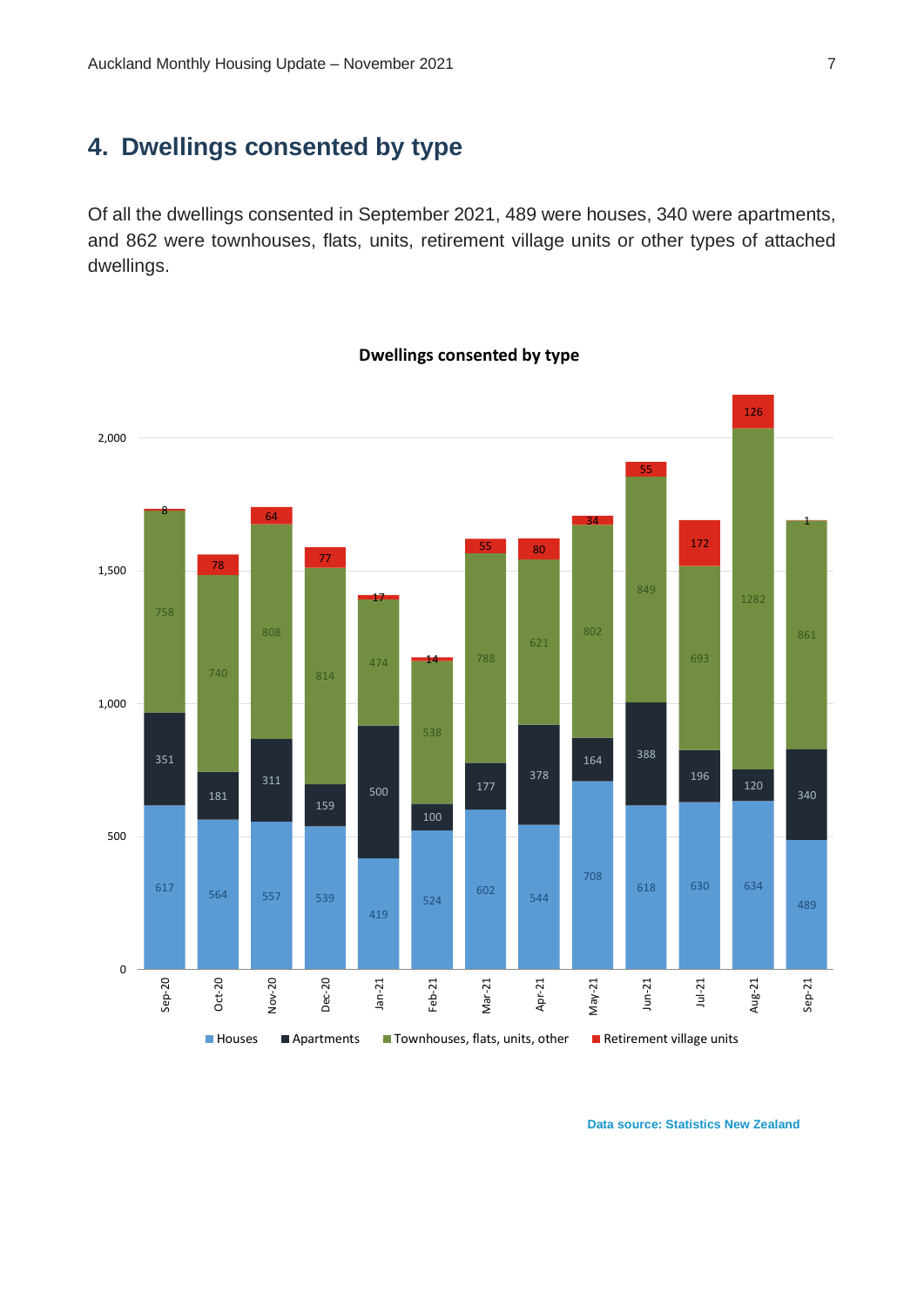# <span id="page-7-0"></span>**5. Dwellings consented on Kāinga Ora or Tāmaki Regeneration Company owned land**

In September 2021, 27 dwellings (two per cent of total dwellings consented) were consented on Kāinga Ora (KO) or Tāmaki Regeneration Company (TRC) owned land. These included 5 apartment units, 15 houses and 7 townhouses, flats, and other attached dwelling types.

|                                                | <b>Sep 20</b> | <b>June 21</b> | July 21 | <b>Aug 21</b> | <b>Sep 21</b> |
|------------------------------------------------|---------------|----------------|---------|---------------|---------------|
| <b>Number of KO/TRC dwellings</b><br>consented | 76            | 218            | 113     | 175           | 27            |
| Percentage of total dwellings<br>consented     | 4%            | 11%            | 7%      | 8%            | 2%            |



#### **Dwellings consented by type (KO/TRL land)**

**Data sources: Statistics New Zealand and Auckland Council**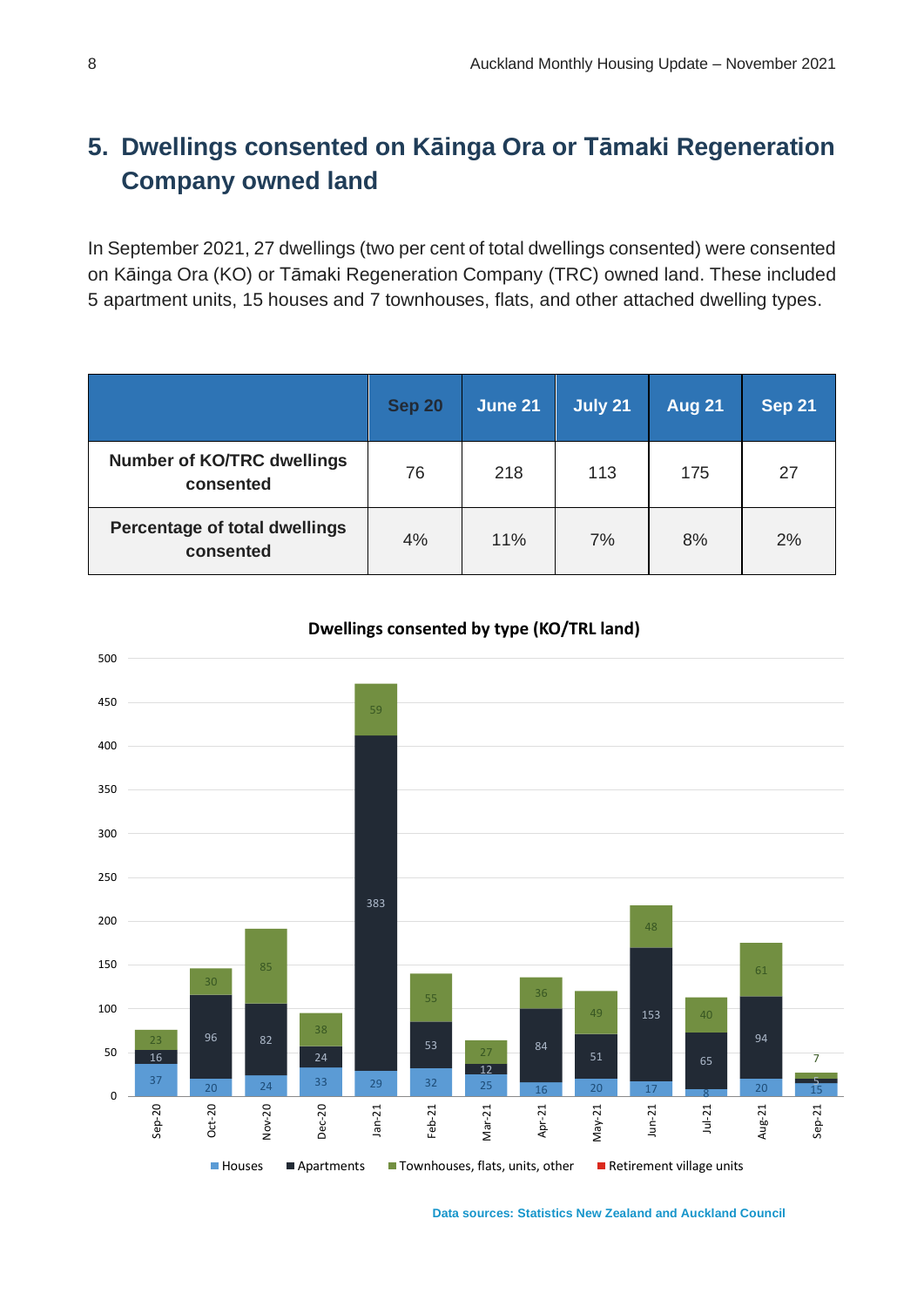# <span id="page-8-0"></span>**6. Dwellings consented by Auckland Plan monitoring boundaries**

In September 2021, 1391 dwellings consented were inside 2010 MUL and a total of 1597 dwellings consented were inside the RUB. Over the past 12 months, 94 per cent of the dwellings were consented inside the RUB.

|                                    | <b>Sep 20</b> | June 21 | July 21 | <b>Aug 21</b> | <b>Sep 21</b> |
|------------------------------------|---------------|---------|---------|---------------|---------------|
| Inside 2010<br><b>MUL</b>          | 1372          | 1568    | 1313    | 1775          | 1391          |
| Between 2010<br><b>MUL and RUB</b> | 299           | 228     | 205     | 249           | 206           |
| <b>Outside RUB</b>                 | 63            | 114     | 173     | 138           | 94            |



#### **Dwellings consented by Auckland Plan monitoring boundaries**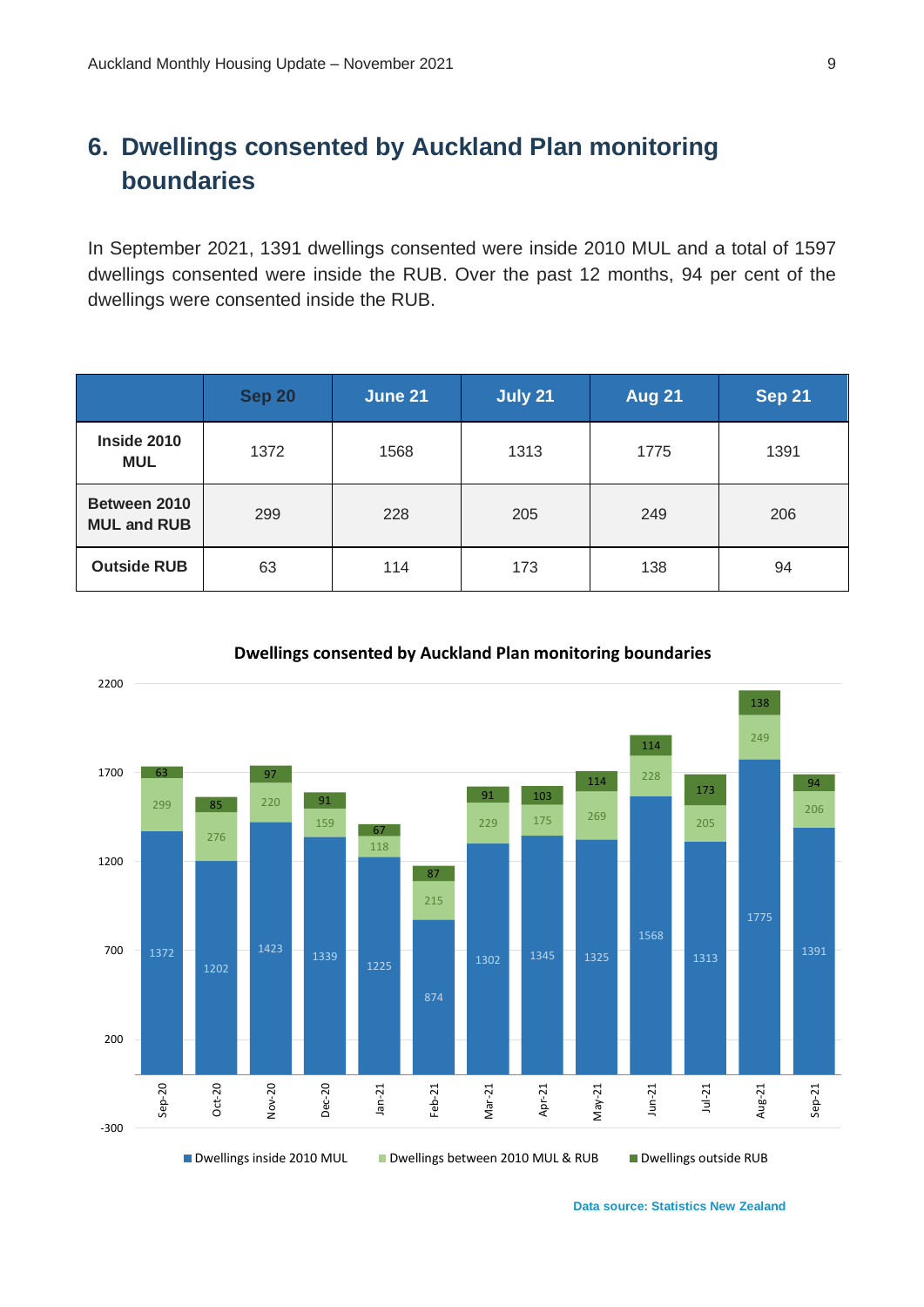### <span id="page-9-0"></span>**7. Dwellings consented along the rapid transit network**

In September 2021, 460 dwellings (16 per cent of total dwellings consented) were consented inside the rapid transit network's (RTN) 1500m walking catchments. In the last 12 months, 4920 dwellings were consented inside the 1500m RTN walking catchments.

|                                                                    | <b>Sep 20</b> | June 21 | July 21 | <b>Aug 21</b> | <b>Sep 21</b> |
|--------------------------------------------------------------------|---------------|---------|---------|---------------|---------------|
| Dwellings consented inside the<br>1500m RTN walking catchments     | 539           | 404     | 276     | 571           | 460           |
| Percentage of total dwellings<br>consented                         | 31%           | 21%     | 16%     | 26%           | 27%           |
| 12-month rolling total inside RTN<br>walking catchments            | 3982          | 4793    | 4641    | 4999          | 4920          |
| Proportion from the last 12-month<br>inside RTN walking catchments | 26%           | 25%     | 24%     | 25%           | 24%           |

**Dwellings consented inside RTN walking catchments**

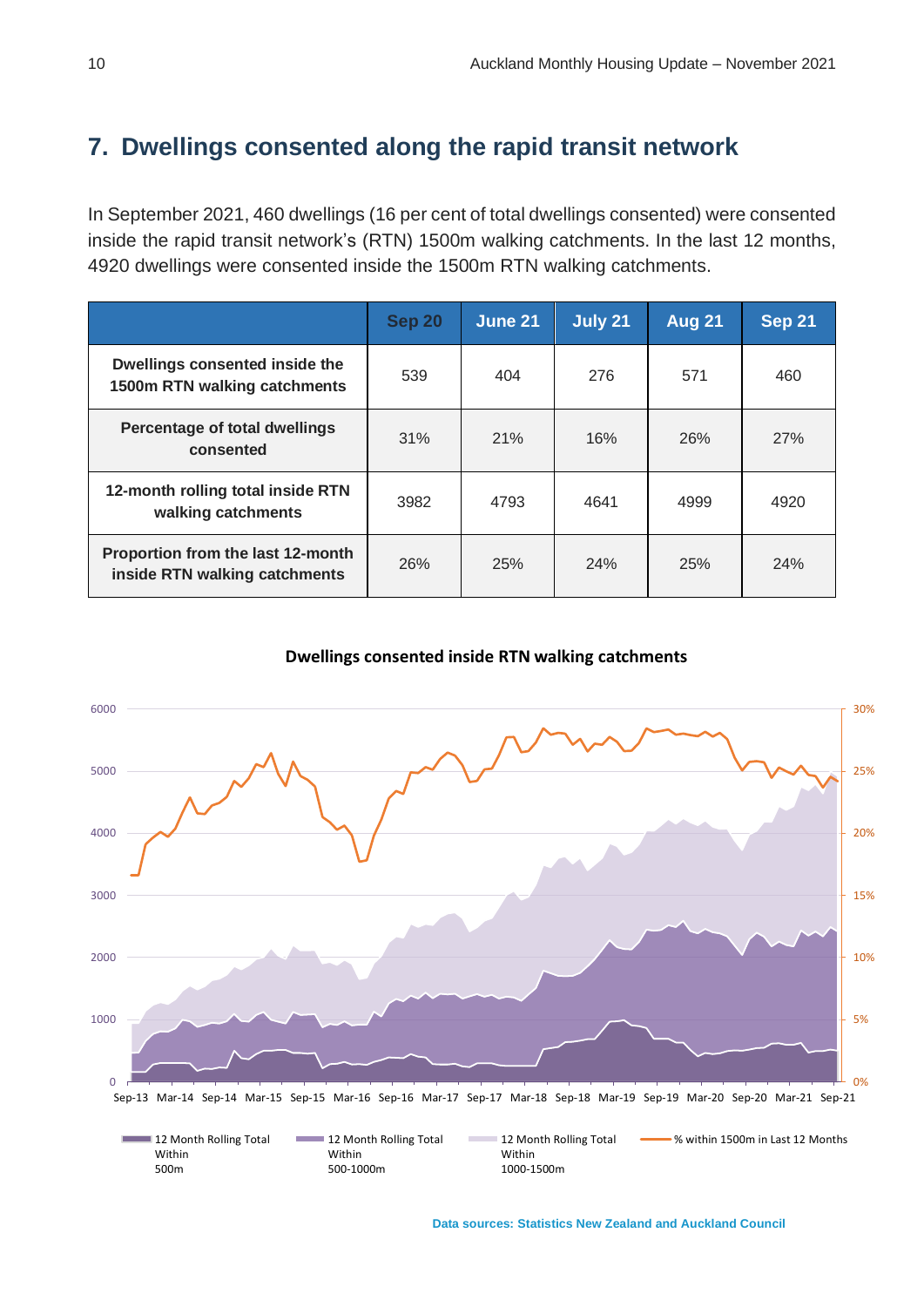

### **Spatial distribution of dwelling consents**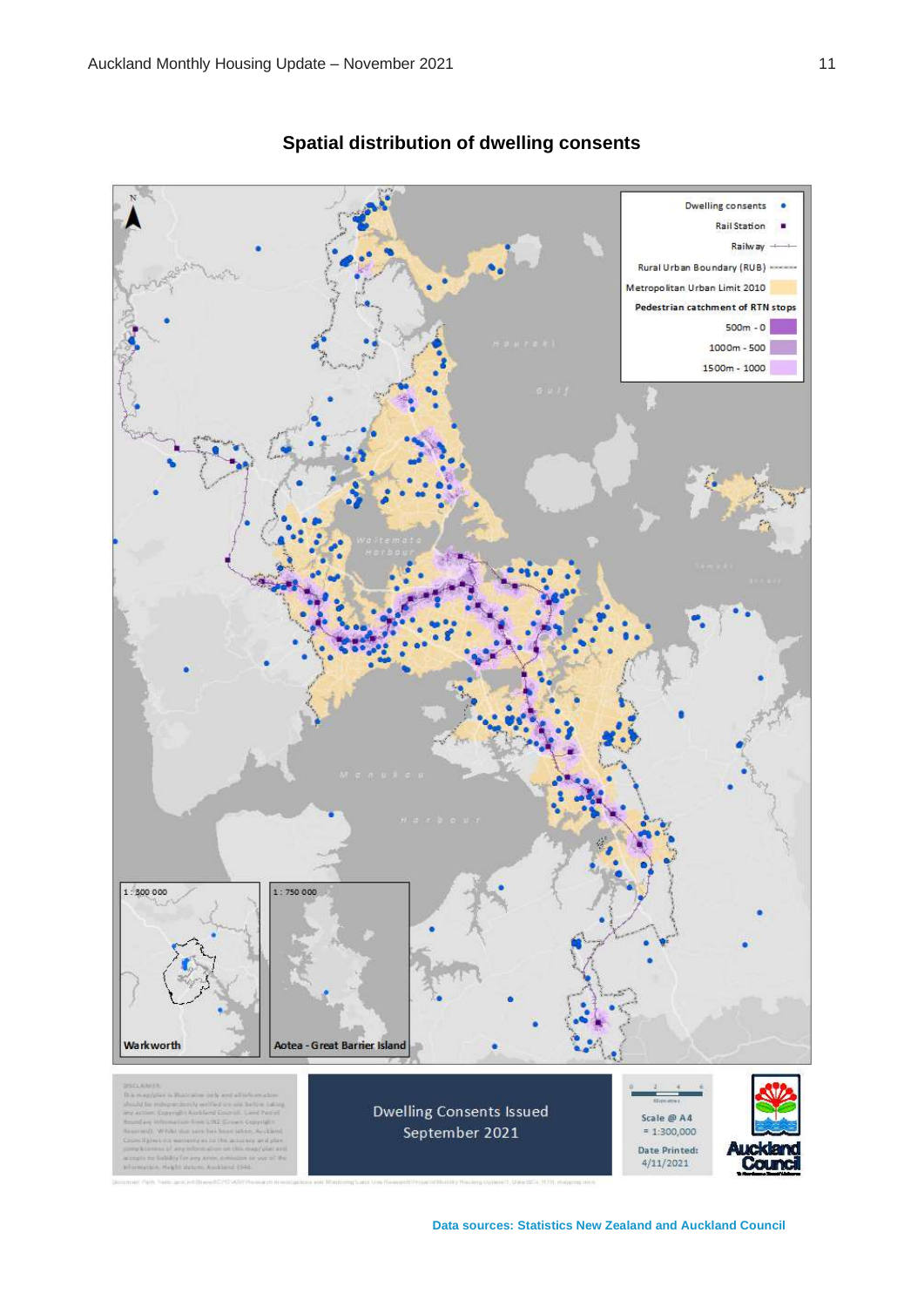# <span id="page-11-0"></span>**8. Dwellings with CCCs issued (completions)**

 dwelling units had received CCCs in September 2021. 73 per cent of the CCCs were issued to dwelling units that had building consents granted within the past two years.

| <b>CCCs issued</b> | <b>Sep 20</b> | June 21 | July 21 | <b>Aug 21</b> | <b>Sep 21</b> |
|--------------------|---------------|---------|---------|---------------|---------------|
| 0-2 years          | 986           | 1235    | 1015    | 1008          | 566           |
| 2-4 years          | 132           | 295     | 127     | 160           | 207           |
| 4+ years           | 19            | 2       | 5       | 5             | 3             |



#### **Dwellings with CCCs issued**

**Data source: Auckland Council**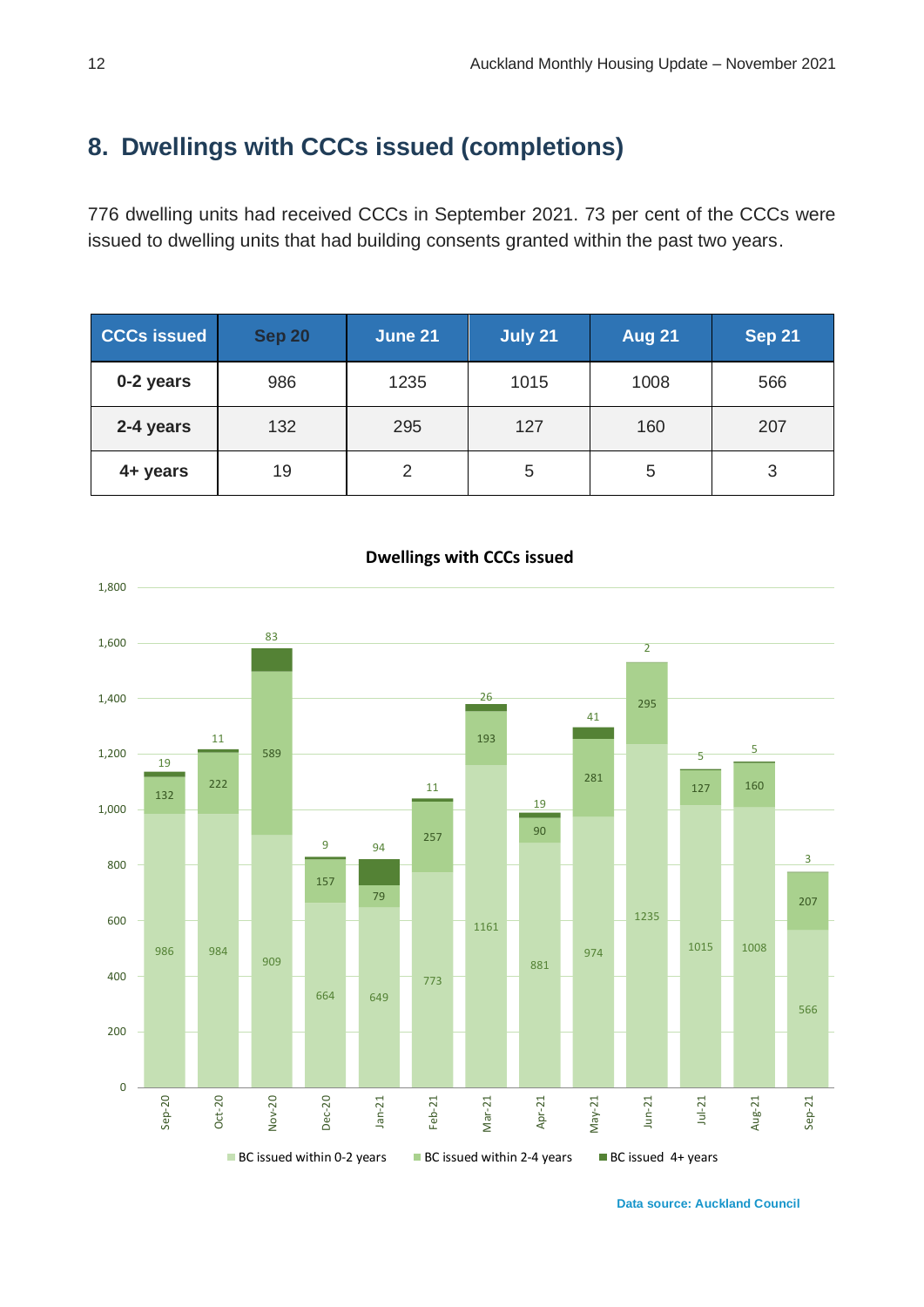# <span id="page-12-0"></span>**9. Residential parcels created**

In October 2021, the total number of residential parcels under 5000m<sup>2</sup> created was 749.

| <b>Parcel size category</b>                                           | <b>Oct 20</b>  | July 21 | <b>Aug 21</b>   | <b>Sep 21</b>  | <b>Oct 21</b>  |
|-----------------------------------------------------------------------|----------------|---------|-----------------|----------------|----------------|
| Less than 1000 $m^2$                                                  | 373            | 842     | 776             | 872            | 716            |
| 1000 m <sup>2</sup> to 1999 m <sup>2</sup>                            | 14             | 30      | 12 <sup>2</sup> | 15             | 19             |
| 2000 m <sup>2</sup> to 2999 m <sup>2</sup>                            | 3              | 19      | $\overline{4}$  | 9              | 9              |
| 3000 m <sup>2</sup> to 3999 m <sup>2</sup>                            | $\overline{0}$ | 6       | 3               | $\overline{7}$ | 3              |
| 4000 m <sup>2</sup> to 4999 m <sup>2</sup>                            | $\overline{0}$ | 3       |                 | $\overline{4}$ | $\overline{2}$ |
| <b>Total number of residential</b><br>parcels $<$ 5000 $\mathrm{m}^2$ | 390            | 900     | 796             | 907            | 749            |

#### **New residential zoned parcels (< 5000m<sup>2</sup> )**



**Data source: RIMU and Land information New Zealand**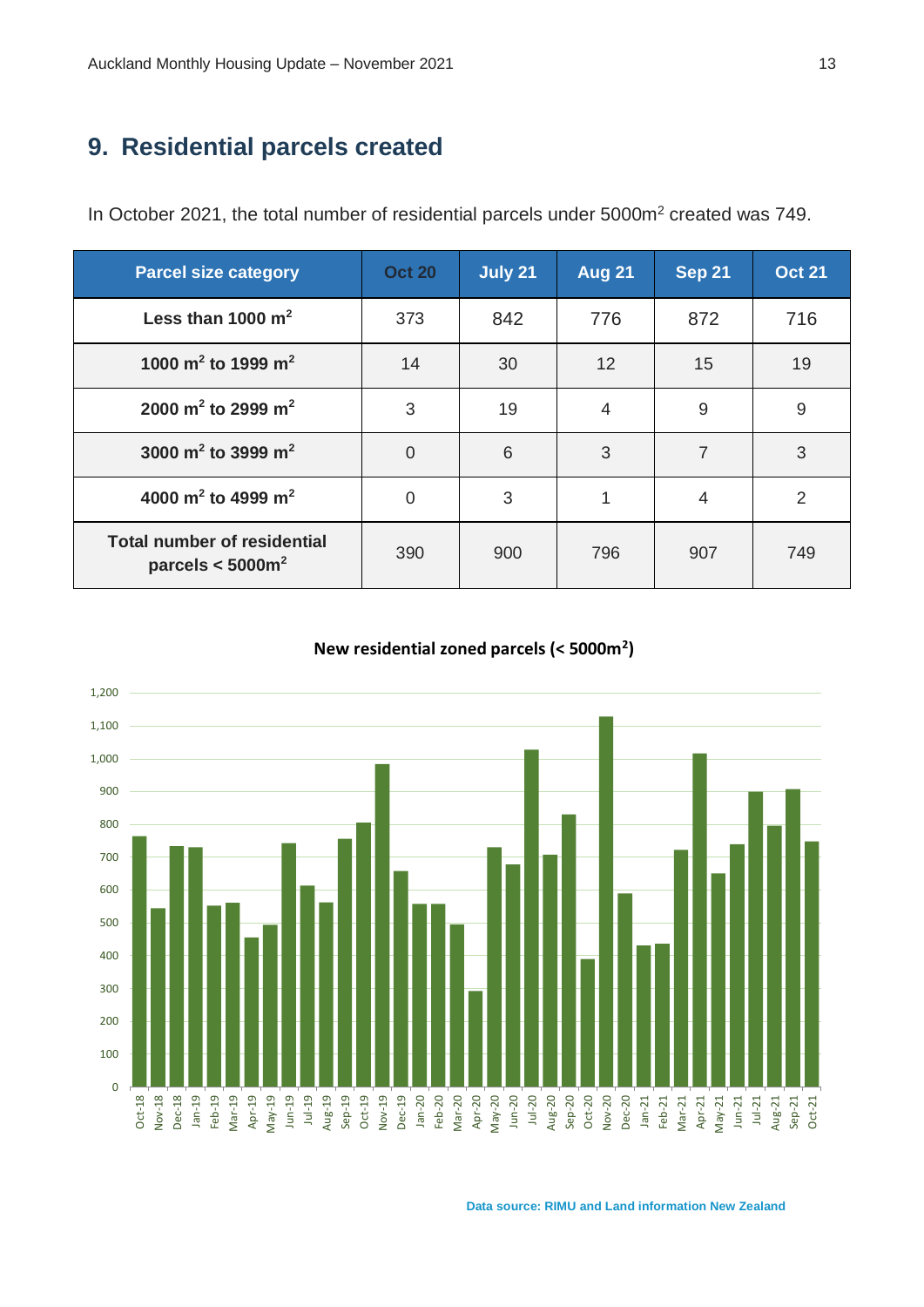# <span id="page-13-0"></span>**10. Residential parcels by Auckland Plan monitoring boundaries**

 of new residential parcels of all sizes created in October 2021 were inside 2010 MUL and a total of 726 new residential parcels were inside the RUB.

|                                    | <b>Oct 20</b> | July 21 | <b>Aug 21</b> | <b>Sep 21</b> | <b>Oct 21</b> |
|------------------------------------|---------------|---------|---------------|---------------|---------------|
| Inside 2010<br><b>MUL</b>          | 324           | 630     | 723           | 710           | 666           |
| Between 2010<br><b>MUL and RUB</b> | 66            | 206     | 83            | 199           | 60            |
| <b>Outside RUB</b>                 | 6             | 87      | 8             |               | 37            |



**Residential parcels created by Auckland Plan monitoring boundaries**

**Data source: RIMU and Land Information New Zealand**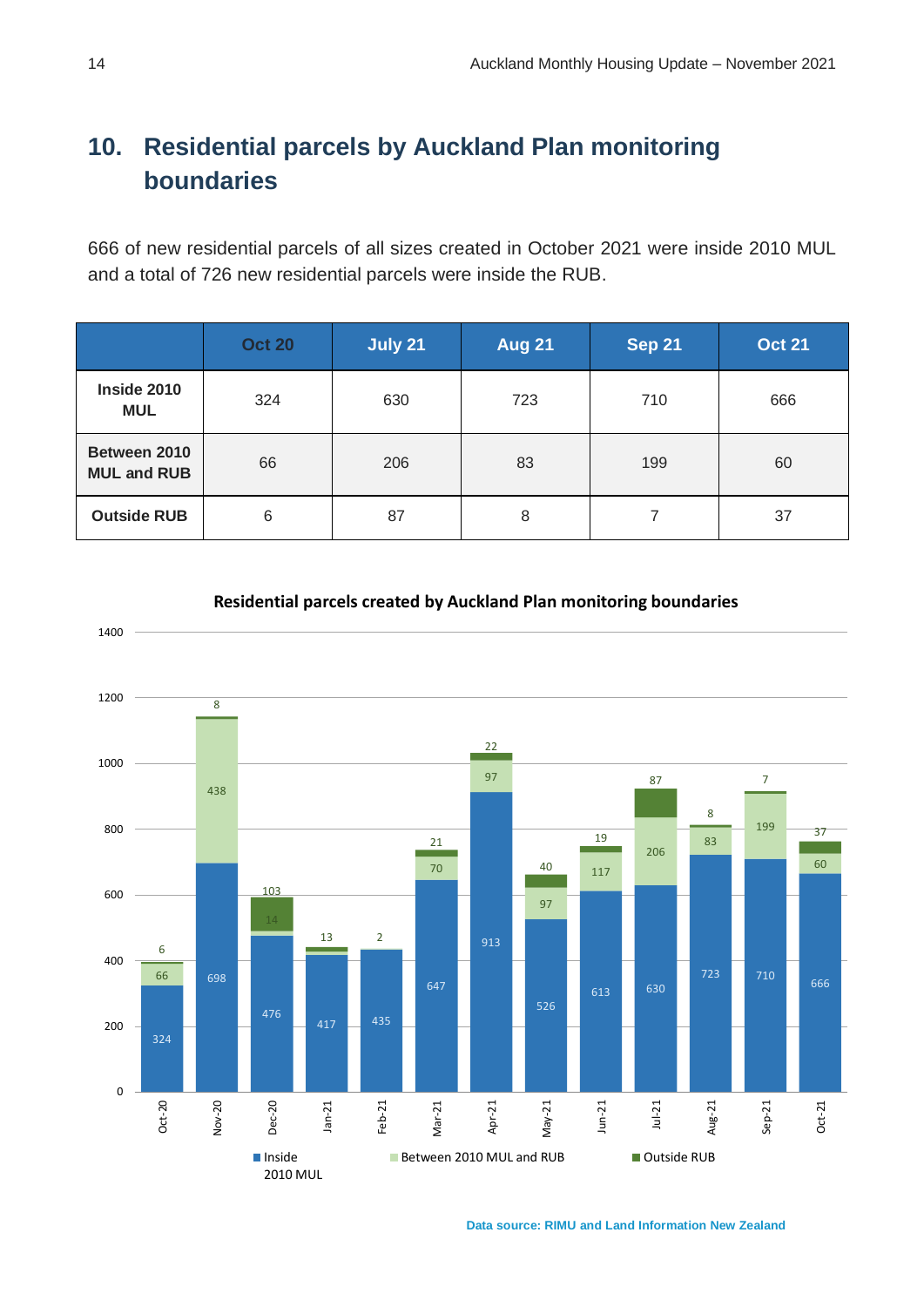### <span id="page-14-0"></span>**11. Permanent and long-term migration**

Long-term arrival number in August 2021 was 1183. Net migration to Auckland data was not available because the requirement for passengers to complete departure cards stopped in November 2018. A new methodology was developed by Statistics New Zealand, however, no regional output was released at the time this monitoring report was produced.

| <b>Month</b>      | Aug 20 | <b>May 21</b> | June 21 | July 21 | <b>Aug 21</b> |
|-------------------|--------|---------------|---------|---------|---------------|
| <b>Arrivals</b>   | 1287   | 1893          | 1796    | 2152    | 1183          |
| <b>Departures</b> | N/A    | N/A           | N/A     | N/A     | N/A           |
| <b>Net Change</b> | N/A    | N/A           | N/A     | N/A     | N/A           |

![](_page_14_Figure_4.jpeg)

### **Permanent and long-term arrivals in Auckland (last five years)**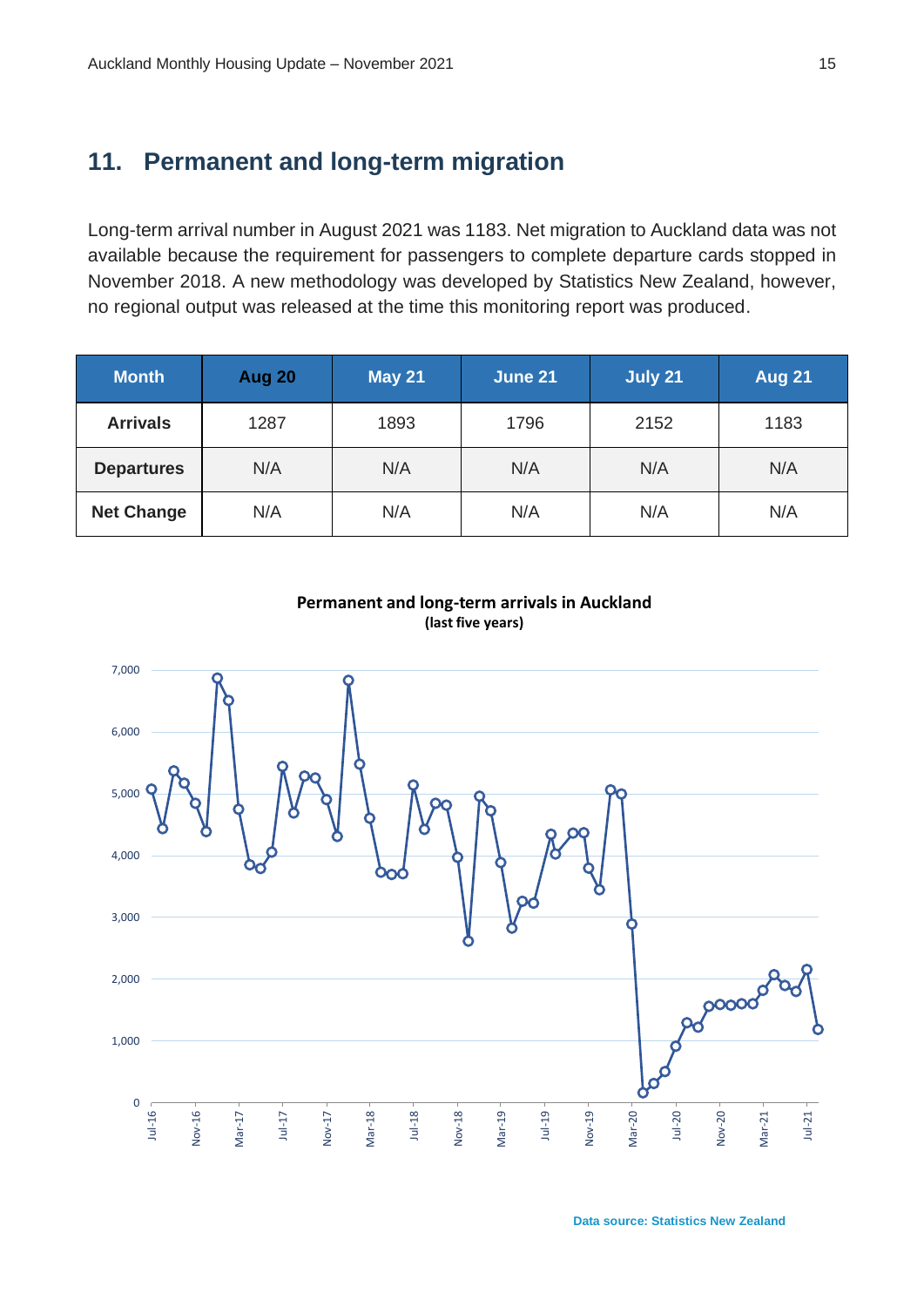# <span id="page-15-0"></span>**12. Median residential sales price**

The median residential sales price from REINZ in September 2021 was \$1,150,000. The District Valuation Roll (DVR) median sales price in September 2021 was \$1,055,000 (based on 142 sales currently reported).

| <b>Data source</b>                  | <b>Sep 20</b> | <b>Jun 21</b> | <b>Jul 21</b> | <b>Aug 21</b> | <b>Sep 21</b> |
|-------------------------------------|---------------|---------------|---------------|---------------|---------------|
| <b>REINZ</b>                        | \$955,000     | \$1,150,000   | \$1,175,000   | \$1,200,000   | \$1,150,000   |
| DVR sales $1$                       | \$961,500     | \$1,134,000   | \$1,140,000   | \$1,140,000   | \$1,055,000   |
| <b>Count of</b><br><b>DVR sales</b> | 3580          | 2321          | 1920          | 927           | 142           |

![](_page_15_Figure_4.jpeg)

![](_page_15_Figure_5.jpeg)

**Data source: Real Estate Institute of New Zealand and Auckland Council**

<sup>1</sup> Back data has been updated to reflect the latest sales records captured in council's District Valuation Roll database. Although conveyancers are required to inform council within 30 days after transactions have occurred, the monitoring team has identified the reporting process has not been thoroughly implemented. It should be noted that there is no penalty if a conveyancer fails to report to council within the 30-day period. As a result, the reporting lag varies from as short as one working day to as long as six months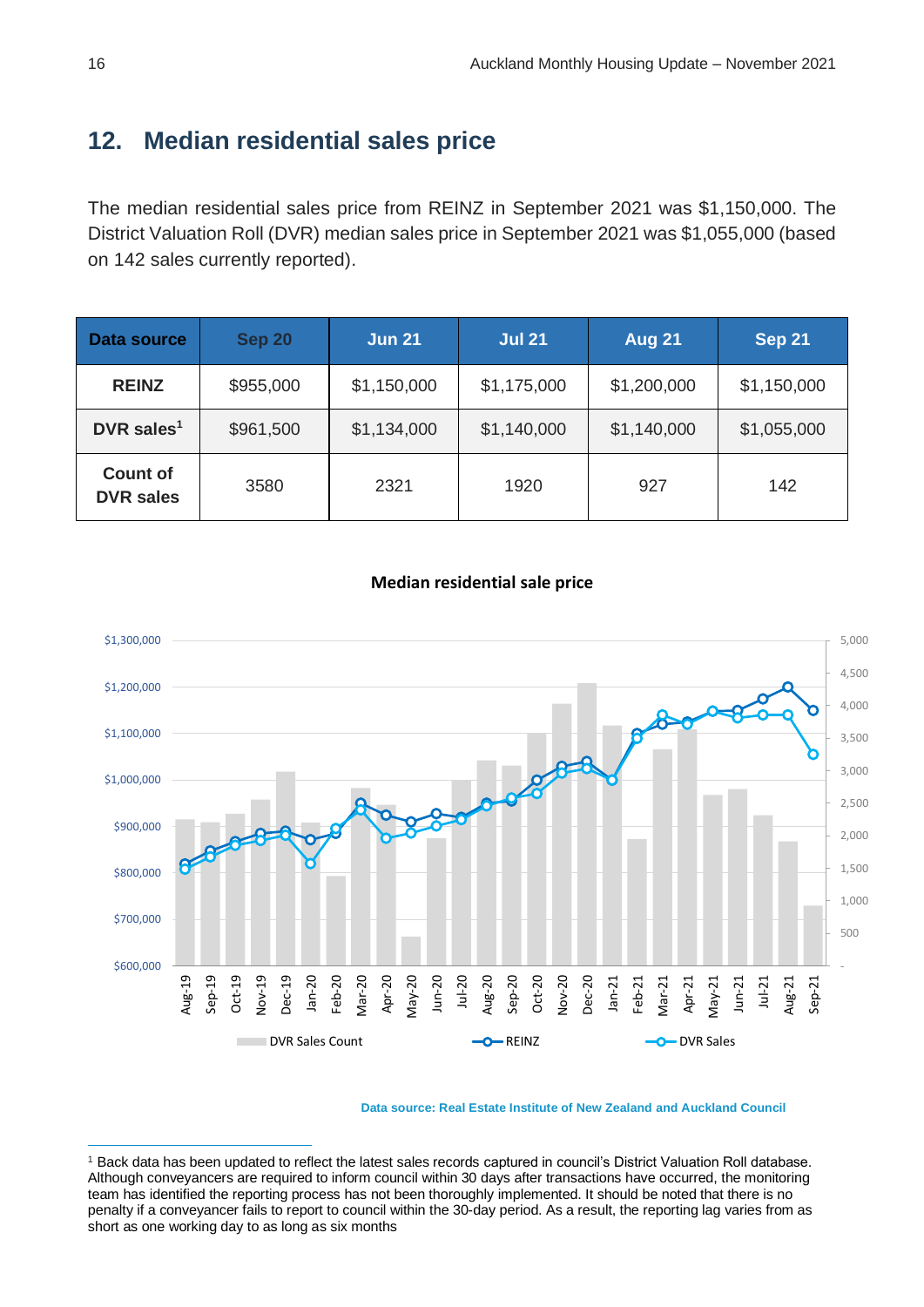# <span id="page-16-0"></span>**13. Public housing in Auckland<sup>2</sup>**

This section provides an overview of public housing demand and supply in Auckland region. These data are collected and distributed by the Ministry of Housing and Urban Development on a quarterly basis. In the March quarter 2021, 736 public housing applications have been housed with Kāinga Ora or with a Community Housing Provider.

|                                                           | June<br>quarter<br>2020 | <b>September</b><br>quarter<br>2020 | <b>December</b><br>quarter<br>2020 | <b>March</b><br>quarter<br>2021 | <b>June</b><br>quarter<br>2021 |
|-----------------------------------------------------------|-------------------------|-------------------------------------|------------------------------------|---------------------------------|--------------------------------|
| <b>Public housing stock</b>                               | 33,300                  | 33,724                              | 34,281                             | 34,584                          | 34,743                         |
| <b>Public housing register</b><br>- housing register (top | 6617                    | 7823                                | 8043                               | 8377                            | 8386                           |
| row) and transfer register<br>(bottom row)                | 1531                    | 1864                                | 1979                               | 2061                            | 2170                           |
| <b>Public housing register</b><br>- applications housed   | 487                     | 806                                 | 1045                               | 736                             | 770                            |
| <b>Accommodation</b><br><b>Supplement Recipients</b>      | 114,631                 | 121,780                             | 125,940                            | 121,940                         | 117,730                        |

 **Data source: Ministry of Housing and Urban Development**

<sup>&</sup>lt;sup>2</sup> Public housing data are extracted from the Public Housing in Auckland Region factsheets. Detailed monthly and quarterly information can be found on the Ministry of Housing and Urban Development's website. <https://www.hud.govt.nz/community-and-public-housing/follow-our-progress/>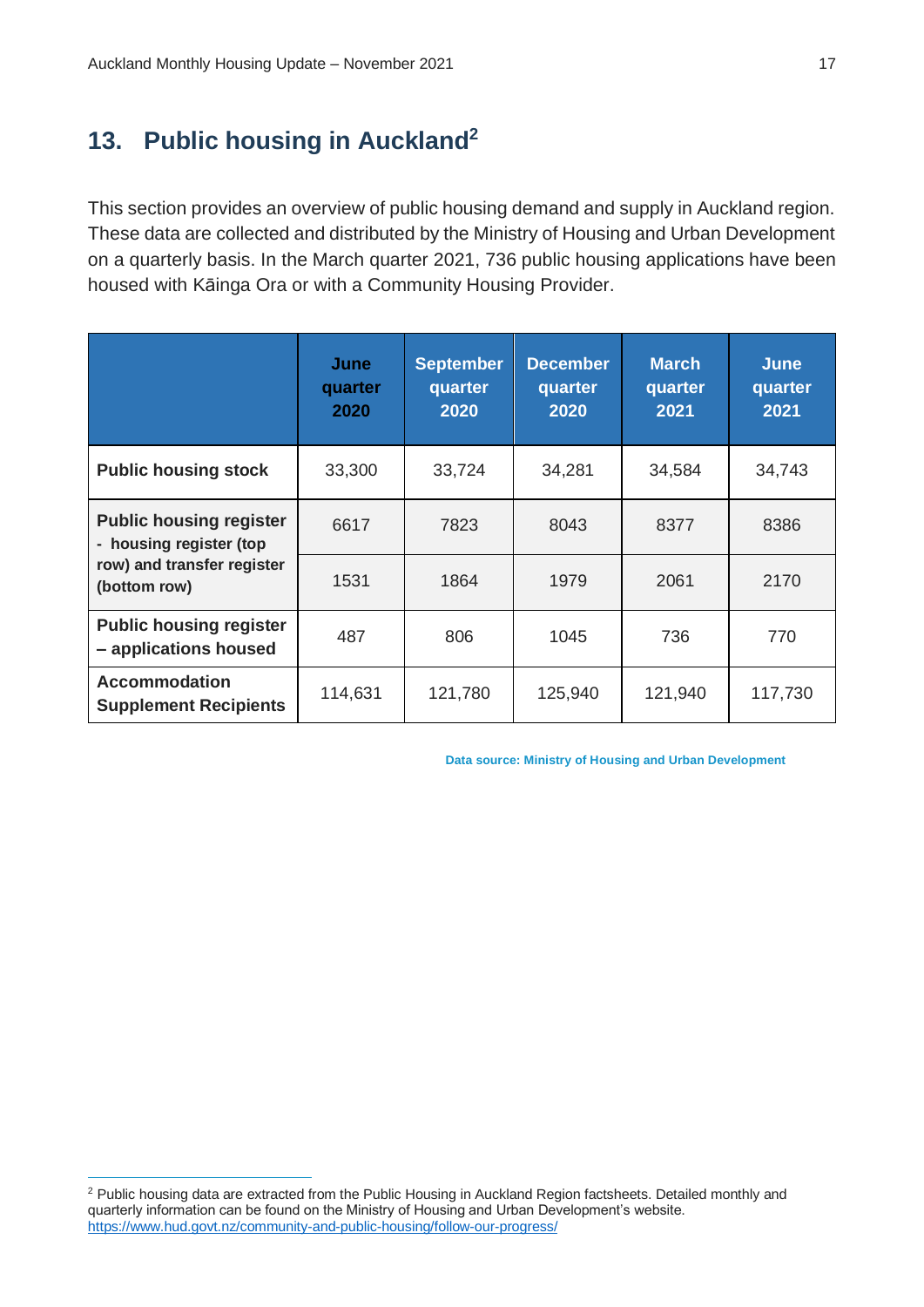# <span id="page-17-0"></span>**14. Notes on data and analysis**

### **Dwellings consented and dwellings consented by type**

Monthly building consent information is sourced from Statistics New Zealand's InfoShare online portal, which includes counts of number of new dwellings consented, by type of dwelling.

### **Dwellings consented by Auckland Plan monitoring boundaries**

Monthly data for individual building consents is supplied by Statistics New Zealand and mapped to properties by RIMU. This data is then analysed against its location relevant to the Auckland Plan monitoring boundaries, namely the 2010 Metropolitan Urban Limit (MUL) and the Rural Urban Boundary (RUB).

### **Dwellings with CCCs issued (completions)**

Monthly building consent completions data is supplied by Auckland Council Building Control. The data shows the total number of dwelling units which have had Code Compliance Certificate (CCC) issued in that month. This gives an estimation of the number of dwellings being "completed", or "released to the market".

### **Residential parcels created and residential parcels created inside the 2010 Metropolitan Urban Limit and the Rural Urban Boundary**

Parcel data is soured from Land Information New Zealand (LINZ). A new dataset is downloaded from the LINZ Data Service by RIMU monthly. A list of parcels created in the previous month is also downloaded; this is used to extract new parcels created in the previous month. The new parcels created data is then analysed for size, the Auckland Unitary Plan (decisions version) zone it falls in and its location relevant to the 2010 MUL and the RUB.

### **Permanent and long-term migration**

Migration data is sourced from Statistics New Zealand's InfoShare online portal; arrivals, departures and net change are estimated for Auckland.

### **Median residential sales price**

The Real Estate Institute of New Zealand (REINZ) produces monthly statistics on the median house price sales for Auckland from data provided to it by its members. This data is available on the REINZ website.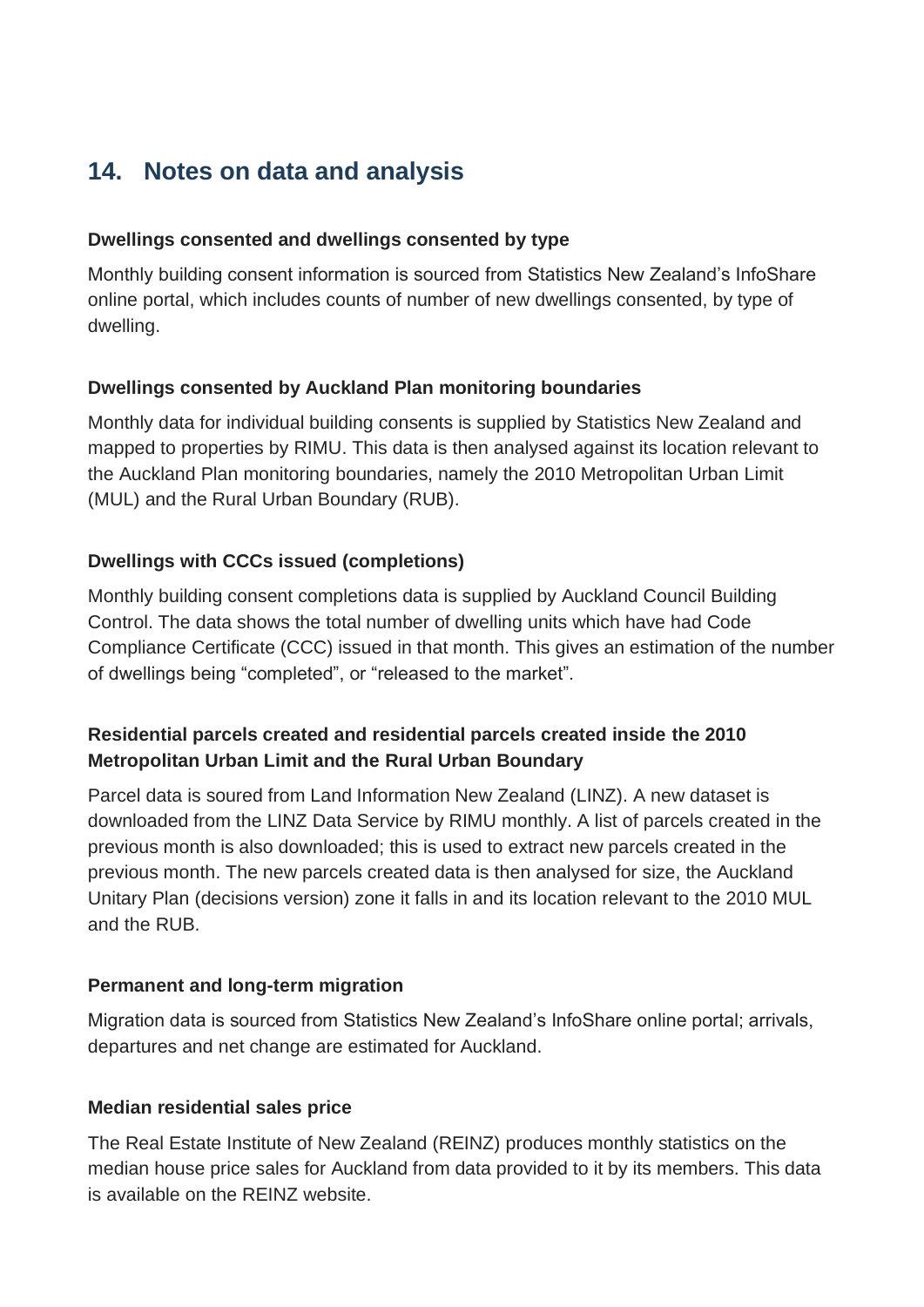### **Public housing supply**

Public houses are properties owned or leased by Kāinga Ora and registered Community Housing Providers (CHPs) that can be tenanted by people who are eligible for public housing. (definition extracted from Ministry of Housing and Urban Development 2019, Public Housing in Auckland Region factsheet September 2019, page 1. [https://www.hud.govt.nz/assets/Community-and-Public-Housing/Follow-our](https://www.hud.govt.nz/assets/Community-and-Public-Housing/Follow-our-progress/September-2019/Housing-regional-factsheets-September-2019/67824a28bb/Housing-regional-Factsheets-September-2019-Auckland.pdf)[progress/September-2019/Housing-regional-factsheets-September-](https://www.hud.govt.nz/assets/Community-and-Public-Housing/Follow-our-progress/September-2019/Housing-regional-factsheets-September-2019/67824a28bb/Housing-regional-Factsheets-September-2019-Auckland.pdf)[2019/67824a28bb/Housing-regional-Factsheets-September-2019-Auckland.pdf\)](https://www.hud.govt.nz/assets/Community-and-Public-Housing/Follow-our-progress/September-2019/Housing-regional-factsheets-September-2019/67824a28bb/Housing-regional-Factsheets-September-2019-Auckland.pdf)

### **Public Housing Register**

The Public Housing Register is comprised of a Housing Register and a Transfer Register. The Housing Register is prioritised by need and consists of public housing applicants who have been assessed as being eligible. The Transfer Register is made up of people already in public housing, but who have requested and are eligible for a transfer to another property. (definition extracted from Ministry of Housing and Urban Development 2019, Public Housing in Auckland factsheet September 2019, page 3. [https://www.hud.govt.nz/assets/Community-and-Public-Housing/Follow-our](https://www.hud.govt.nz/assets/Community-and-Public-Housing/Follow-our-progress/September-2019/Housing-regional-factsheets-September-2019/67824a28bb/Housing-regional-Factsheets-September-2019-Auckland.pdf)[progress/September-2019/Housing-regional-factsheets-September-](https://www.hud.govt.nz/assets/Community-and-Public-Housing/Follow-our-progress/September-2019/Housing-regional-factsheets-September-2019/67824a28bb/Housing-regional-Factsheets-September-2019-Auckland.pdf)[2019/67824a28bb/Housing-regional-Factsheets-September-2019-Auckland.pdf\)](https://www.hud.govt.nz/assets/Community-and-Public-Housing/Follow-our-progress/September-2019/Housing-regional-factsheets-September-2019/67824a28bb/Housing-regional-Factsheets-September-2019-Auckland.pdf)